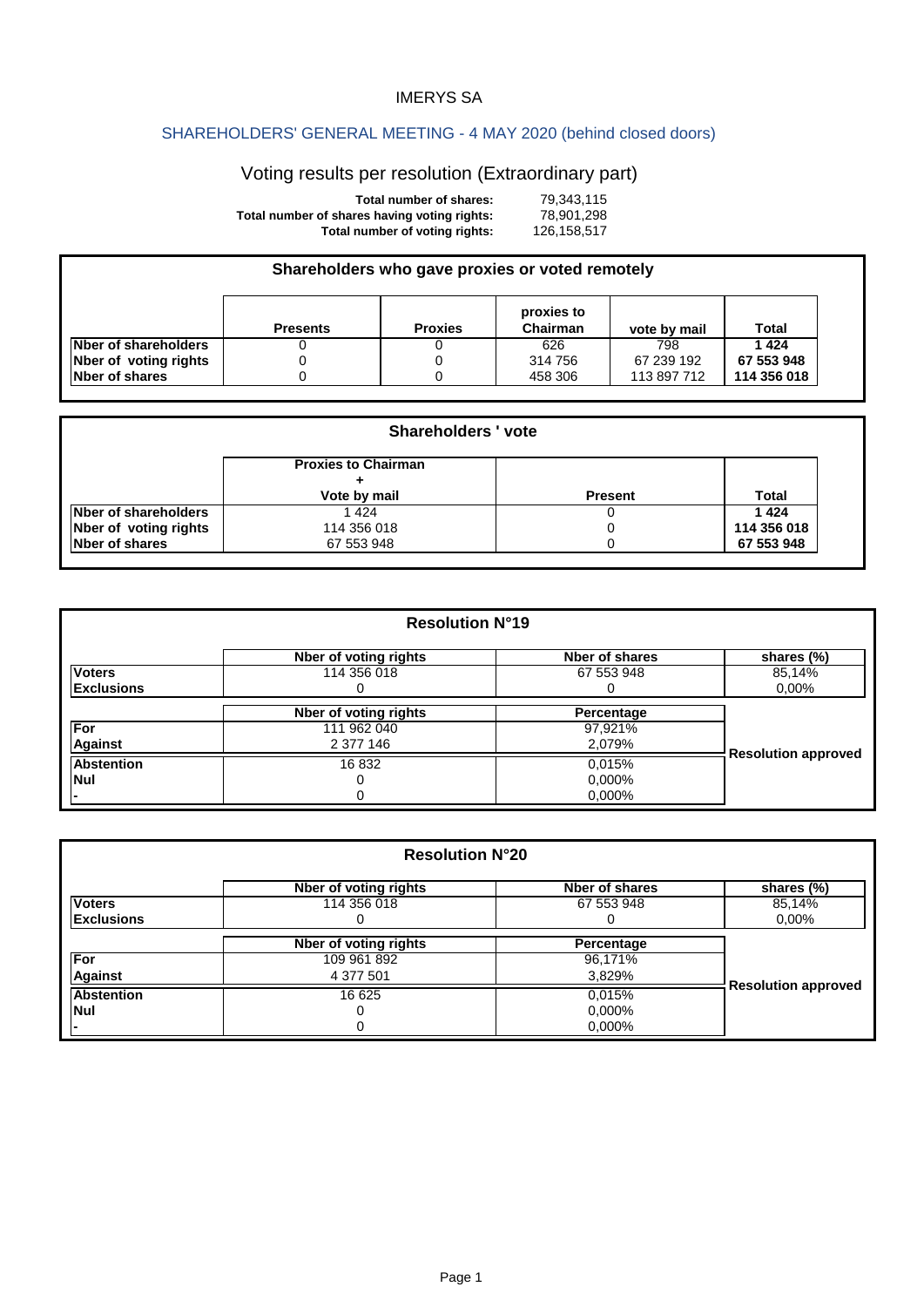| <b>Resolution N°21</b> |                       |                |                            |
|------------------------|-----------------------|----------------|----------------------------|
|                        | Nber of voting rights | Nber of shares | shares (%)                 |
| <b>Voters</b>          | 114 356 018           | 67 553 948     | 85,14%                     |
| <b>Exclusions</b>      |                       | 0              | $0.00\%$                   |
|                        | Nber of voting rights | Percentage     |                            |
| For                    | 114 224 633           | 99,891%        |                            |
| <b>Against</b>         | 125 153               | 0.109%         |                            |
| <b>Abstention</b>      | 6 2 3 2               | 0.005%         | <b>Resolution approved</b> |
| <b>Nul</b>             |                       | 0,000%         |                            |
|                        |                       | $0.000\%$      |                            |

| <b>Resolution N°22</b> |                       |                |                            |
|------------------------|-----------------------|----------------|----------------------------|
|                        | Nber of voting rights | Nber of shares | shares (%)                 |
| <b>Voters</b>          | 114 356 018           | 67 553 948     | 85,14%                     |
| <b>Exclusions</b>      |                       |                | 0.00%                      |
|                        | Nber of voting rights | Percentage     |                            |
| For                    | 105 419 803           | 92,203%        |                            |
| <b>Against</b>         | 8914637               | 7,797%         |                            |
| <b>Abstention</b>      | 21 578                | 0.019%         | <b>Resolution approved</b> |
| <b>Nul</b>             |                       | 0,000%         |                            |
|                        |                       | 0.000%         |                            |

| <b>Resolution N°23</b> |                       |                |                            |
|------------------------|-----------------------|----------------|----------------------------|
|                        | Nber of voting rights | Nber of shares | shares (%)                 |
| <b>Voters</b>          | 114 356 018           | 67 553 948     | 85,14%                     |
| <b>Exclusions</b>      |                       |                | $0.00\%$                   |
|                        | Nber of voting rights | Percentage     |                            |
| For                    | 105 652 560           | 92,406%        |                            |
| <b>Against</b>         | 8 682 199             | 7,594%         |                            |
| <b>Abstention</b>      | 21 259                | 0,019%         | <b>Resolution approved</b> |
| <b>Nul</b>             |                       | 0.000%         |                            |
|                        |                       | $0.000\%$      |                            |

| <b>Resolution N°24</b> |                              |                |                            |
|------------------------|------------------------------|----------------|----------------------------|
|                        | Nber of voting rights        | Nber of shares | shares (%)                 |
| <b>Voters</b>          | 114 356 018                  | 67 553 948     | 85,14%                     |
| <b>Exclusions</b>      |                              | O              | $0,00\%$                   |
|                        | <b>Nber of voting rights</b> | Percentage     |                            |
| <b>For</b>             | 114 157 729                  | 99,831%        |                            |
| <b>Against</b>         | 193 680                      | 0.169%         |                            |
| <b>Abstention</b>      | 4 609                        | 0,004%         | <b>Resolution approved</b> |
| <b>Nul</b>             |                              | 0.000%         |                            |
|                        |                              | 0.000%         |                            |

| <b>Resolution N°25</b> |                       |                |                            |
|------------------------|-----------------------|----------------|----------------------------|
|                        | Nber of voting rights | Nber of shares | shares (%)                 |
| <b>Voters</b>          | 114 356 018           | 67 553 948     | 85,14%                     |
| <b>Exclusions</b>      |                       |                | $0.00\%$                   |
|                        | Nber of voting rights | Percentage     |                            |
| For                    | 112 512 227           | 98,408%        |                            |
| <b>Against</b>         | 1819698               | 1,592%         |                            |
| <b>Abstention</b>      | 24 093                | 0.021%         | <b>Resolution approved</b> |
| <b>Nul</b>             |                       | 0.000%         |                            |
|                        |                       | 0,000%         |                            |